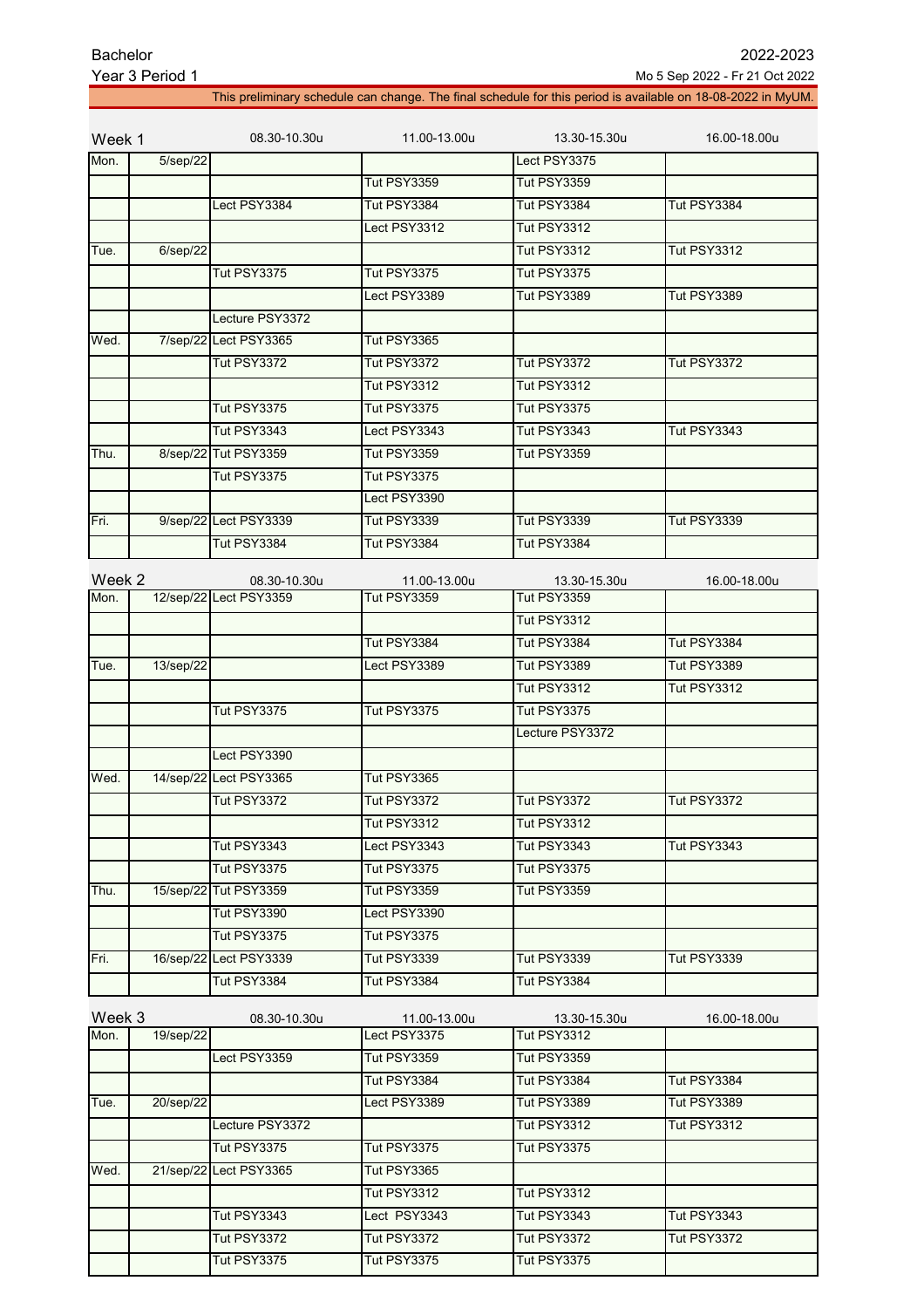| Thu. |              | 22/sep/22 Tut PSY3359 | <b>Tut PSY3359</b> | <b>Tut PSY3359</b> |             |
|------|--------------|-----------------------|--------------------|--------------------|-------------|
|      |              | <b>Tut PSY3390</b>    | Lect PSY3390       |                    |             |
|      |              | <b>Tut PSY3375</b>    | <b>Tut PSY3375</b> |                    |             |
|      |              |                       | Info session A02   |                    |             |
| Fri. | $23$ /sep/22 |                       | <b>Tut PSY3339</b> | <b>Tut PSY3339</b> | Tut PSY3339 |
|      |              | <b>Tut PSY3384</b>    | Tut PSY3384        | <b>Tut PSY3384</b> |             |

| Week 4 |           | 08.30-10.30u              | 11.00-13.00u       | 13.30-15.30u       | 16.00-18.00u       |
|--------|-----------|---------------------------|--------------------|--------------------|--------------------|
| Mon.   | 26/sep/22 |                           | <b>Tut PSY3384</b> | <b>Tut PSY3384</b> | <b>Tut PSY3384</b> |
|        |           | Lect PSY3359              | <b>Tut PSY3359</b> | <b>Tut PSY3359</b> |                    |
|        |           |                           |                    | <b>Tut PSY3312</b> |                    |
| Tue.   |           | 27/sep/22 Lecture PSY3372 |                    | <b>Tut PSY3312</b> | <b>Tut PSY3312</b> |
|        |           | <b>Tut PSY3375</b>        | <b>Tut PSY3375</b> | <b>Tut PSY3375</b> |                    |
|        |           |                           | Lect PSY3389       | <b>Tut PSY3389</b> | <b>Tut PSY3389</b> |
| Wed.   |           | 28/sep/22 Lect PSY3365    | <b>Tut PSY3365</b> |                    |                    |
|        |           |                           | <b>Tut PSY3312</b> | <b>Tut PSY3312</b> |                    |
|        |           | <b>Tut PSY3372</b>        | <b>Tut PSY3372</b> | <b>Tut PSY3372</b> | <b>Tut PSY3372</b> |
|        |           | <b>Tut PSY3343</b>        | Lect PSY3343       | <b>Tut PSY3343</b> | <b>Tut PSY3343</b> |
|        |           | <b>Tut PSY3375</b>        | <b>Tut PSY3375</b> | <b>Tut PSY3375</b> |                    |
| Thu.   |           | 29/sep/22 Tut PSY3359     | <b>Tut PSY3359</b> | <b>Tut PSY3359</b> |                    |
|        |           | <b>Tut PSY3390</b>        | Lect PSY3390       |                    |                    |
|        |           | <b>Tut PSY3375</b>        | <b>Tut PSY3375</b> |                    |                    |
| Fri.   |           | 30/sep/22 Lect PSY3339    | <b>Tut PSY3339</b> | <b>Tut PSY3339</b> | <b>Tut PSY3339</b> |
|        |           | <b>Tut PSY3384</b>        | <b>Tut PSY3384</b> | Tut PSY3384        |                    |

| Week 5 |          | 08.30-10.30u          | 11.00-13.00u       | 13.30-15.30u       | 16.00-18.00u       |
|--------|----------|-----------------------|--------------------|--------------------|--------------------|
| Mon.   |          | 3/okt/22 Lect PSY3384 | <b>Tut PSY3384</b> | Tut PSY3384        | <b>Tut PSY3384</b> |
|        |          |                       | <b>Tut PSY3359</b> | <b>Tut PSY3359</b> |                    |
|        |          |                       | Lect PSY3375       | <b>Tut PSY3312</b> |                    |
| Tue.   | 4/okt/22 |                       | Lect PSY3312       | <b>Tut PSY3312</b> | <b>Tut PSY3312</b> |
|        |          | <b>Tut PSY3375</b>    | <b>Tut PSY3375</b> | <b>Tut PSY3375</b> |                    |
|        |          | Lect PSY3389          |                    | <b>Tut PSY3389</b> | <b>Tut PSY3389</b> |
| Wed.   | 5/okt/22 |                       | <b>Tut PSY3365</b> |                    |                    |
|        |          |                       | <b>Tut PSY3312</b> | <b>Tut PSY3312</b> |                    |
|        |          | <b>Tut PSY3372</b>    | <b>Tut PSY3372</b> | <b>Tut PSY3372</b> | <b>Tut PSY3372</b> |
|        |          | <b>Tut PSY3343</b>    | Lect PSY3343       | <b>Tut PSY3343</b> | <b>Tut PSY3343</b> |
|        |          | <b>Tut PSY3375</b>    | <b>Tut PSY3375</b> | <b>Tut PSY3375</b> |                    |
| Thu.   |          | 6/okt/22 Tut PSY3359  | <b>Tut PSY3359</b> | <b>Tut PSY3359</b> |                    |
|        |          | <b>Tut PSY3375</b>    | <b>Tut PSY3375</b> | Lect PSY3390       | <b>Tut PSY3390</b> |
| Fri.   | 7/okt/22 |                       | <b>Tut PSY3339</b> | <b>Tut PSY3339</b> | <b>Tut PSY3339</b> |
|        |          | <b>Tut PSY3384</b>    | <b>Tut PSY3384</b> | <b>Tut PSY3384</b> |                    |

| Week 6 |           | 08.30-10.30u           | 11.00-13.00u       | 13.30-15.30u       | 16.00-18.00u       |
|--------|-----------|------------------------|--------------------|--------------------|--------------------|
| Mon.   |           | 10/okt/22 Lect PSY3384 | <b>Tut PSY3384</b> | <b>Tut PSY3384</b> | <b>Tut PSY3384</b> |
|        |           |                        | <b>Tut PSY3359</b> | <b>Tut PSY3359</b> |                    |
|        |           |                        |                    | <b>Tut PSY3312</b> |                    |
| Tue.   | 11/okt/22 |                        |                    | <b>Tut PSY3312</b> | <b>Tut PSY3312</b> |
|        |           | <b>Tut PSY3375</b>     | <b>Tut PSY3375</b> | <b>Tut PSY3375</b> |                    |
|        |           |                        | Lect PSY3389       | <b>Tut PSY3389</b> | <b>Tut PSY3389</b> |
| Wed.   | 12/okt/22 |                        | <b>Tut PSY3365</b> |                    |                    |
|        |           |                        | <b>Tut PSY3312</b> | <b>Tut PSY3312</b> |                    |
|        |           | <b>Tut PSY3372</b>     | <b>Tut PSY3372</b> | <b>Tut PSY3372</b> | <b>Tut PSY3372</b> |
|        |           | <b>Tut PSY3343</b>     | Lect PSY3343       | <b>Tut PSY3343</b> | <b>Tut PSY3343</b> |
|        |           | <b>Tut PSY3375</b>     | Tut PSY3375        | <b>Tut PSY3375</b> |                    |
| Thu.   |           | 13/okt/22 Tut PSY3359  | <b>Tut PSY3359</b> | <b>Tut PSY3359</b> |                    |
|        |           |                        | Lect PSY3312       |                    |                    |
|        |           | <b>Tut PSY3375</b>     | <b>Tut PSY3375</b> |                    |                    |
| Fri.   | 14/okt/22 |                        | Tut PSY3339        | <b>Tut PSY3339</b> | <b>Tut PSY3339</b> |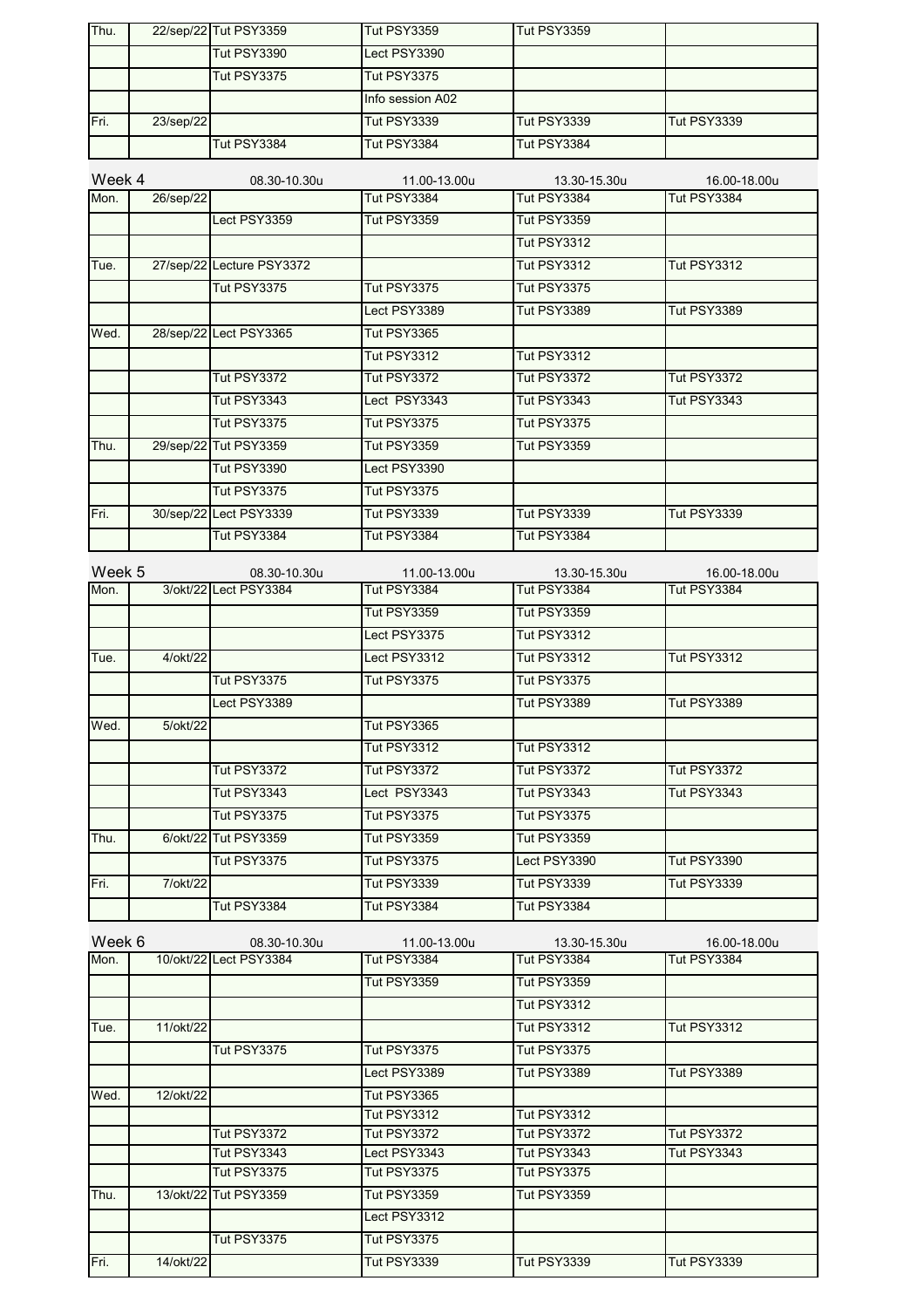|        |           | <b>Tut PSY3384</b>     | <b>Tut PSY3384</b> | <b>Tut PSY3384</b> |                    |
|--------|-----------|------------------------|--------------------|--------------------|--------------------|
| Week 7 |           | 08.30-10.30u           | 11.00-13.00u       | 13.30-15.30u       | 16.00-18.00u       |
| Mon.   | 17/okt/22 |                        | <b>Tut PSY3359</b> | <b>Tut PSY3359</b> | Lect PSY3359       |
|        |           | Lect PSY3384           | Tut PSY3384        | Tut PSY3384        | <b>Tut PSY3384</b> |
|        |           |                        | Lect PSY3375       | <b>Tut PSY3312</b> |                    |
| Tue.   | 18/okt/22 |                        | Lect PSY3312       | <b>Tut PSY3312</b> | <b>Tut PSY3312</b> |
|        |           | <b>Tut PSY3375</b>     | <b>Tut PSY3375</b> | <b>Tut PSY3375</b> |                    |
|        |           | Lect PSY3389           |                    | <b>Tut PSY3389</b> | <b>Tut PSY3389</b> |
| Wed.   | 19/okt/22 |                        | <b>Tut PSY3365</b> |                    |                    |
|        |           |                        | <b>Tut PSY3312</b> | <b>Tut PSY3312</b> |                    |
|        |           | <b>Tut PSY3372</b>     | <b>Tut PSY3372</b> | <b>Tut PSY3372</b> | <b>Tut PSY3372</b> |
|        |           | <b>Tut PSY3343</b>     | Lect PSY3343       | <b>Tut PSY3343</b> | <b>Tut PSY3343</b> |
|        |           | <b>Tut PSY3375</b>     | <b>Tut PSY3375</b> | <b>Tut PSY3375</b> |                    |
| Thu.   |           | 20/okt/22 Tut PSY3359  | <b>Tut PSY3359</b> | <b>Tut PSY3359</b> |                    |
|        |           | <b>Tut PSY3390</b>     | Lect PSY3390       |                    |                    |
|        |           | <b>Tut PSY3375</b>     | Tut PSY3375        |                    |                    |
| Fri.   |           | 21/okt/22 Lect PSY3339 | <b>Tut PSY3339</b> | <b>Tut PSY3339</b> | <b>Tut PSY3339</b> |
|        |           | <b>Tut PSY3384</b>     | <b>Tut PSY3384</b> | <b>Tut PSY3384</b> |                    |

This preliminary schedule can change. The final schedule for this period is available on 18-08-2022 in MyUM.

| Legend: | Lect = lecture, $r$ Lect = response lecture, $Pr$ = practical, Tut. Gr. = Tut group |  |                        |  |  |
|---------|-------------------------------------------------------------------------------------|--|------------------------|--|--|
|         | Ws= workshop. $[ \cdot ]$ = higher probabilty of change / see additional info       |  |                        |  |  |
|         | important moment<br>no lesson                                                       |  | Updated on: 29-04-2022 |  |  |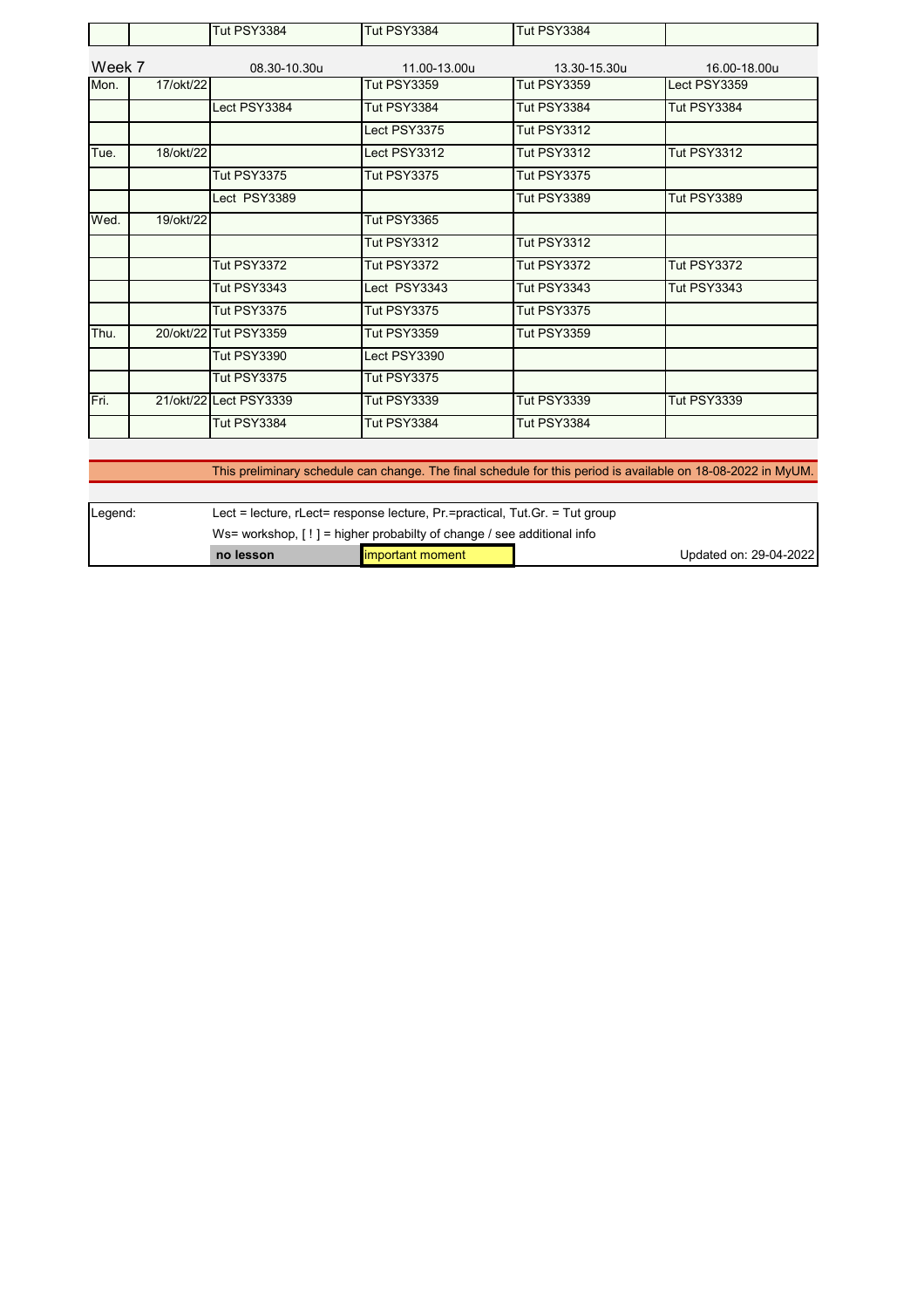| <b>Bachelor</b> | 2022-2023                                                                                                    |
|-----------------|--------------------------------------------------------------------------------------------------------------|
| Year 3 Period 2 | Mo 31 Okt 2022 - Fr 16 Dec 2022                                                                              |
|                 | This preliminary schedule can change. The final schedule for this period is available on 13-10-2022 in MyUM. |

| Week 1    |          | 08.30-10.30u           | 11.00-13.00u       | 13.30-15.30u       | 16.00-18.00u       |
|-----------|----------|------------------------|--------------------|--------------------|--------------------|
| ma        |          | 31/okt/22 Lect PSY3369 | Lect PSY3370       | Lect PSY3332       | Info session A06   |
| di        | 1/nov/22 |                        | <b>Tut PSY3332</b> | <b>Tut PSY3332</b> | <b>Tut PSY3332</b> |
|           |          | <b>Tut PSY3370</b>     | Tut PSY3370        | Tut PSY3370        | <b>Tut PSY3370</b> |
|           |          | Lect PSY3344           | Lect PSY3357       | Tut PSY3344        | Tut PSY3344        |
|           |          | Tut PSY3382            | <b>Tut PSY3382</b> | Tut PSY3382        | Tut PSY3382        |
| <b>WO</b> |          | 2/nov/22 Lect PSY3382  |                    | Lect PSY3367       |                    |
|           |          | <b>Tut PSY3357</b>     | <b>Tut PSY3357</b> | Tut PSY3357        |                    |
|           |          |                        | Lect PSY3362       | <b>Tut PSY3362</b> | <b>Tut PSY3362</b> |
| do        | 3/nov/22 |                        | <b>Tut PSY3369</b> | <b>Tut PSY3369</b> | <b>Tut PSY3369</b> |
|           |          | Tut PSY3367            | Tut PSY3367        | Tut PSY3367        | Tut PSY3367        |
|           |          | <b>Tut PSY3390</b>     | Lect PSY3390       |                    |                    |
| vr        |          | 4/nov/22 Lect PSY3373  | <b>Tut PSY3373</b> | <b>Tut PSY3373</b> |                    |

| Week 2    |           | 08.30-10.30u           | 11.00-13.00u       | 13.30-15.30u       | 16.00-18.00u       |
|-----------|-----------|------------------------|--------------------|--------------------|--------------------|
| ma        |           | 7/nov/22 Lect PSY3369  |                    |                    |                    |
| di        | 8/nov/22  |                        | <b>Tut PSY3332</b> | <b>Tut PSY3332</b> | <b>Tut PSY3332</b> |
|           |           | <b>Tut PSY3370</b>     | <b>Tut PSY3370</b> | Tut PSY3370        | <b>Tut PSY3370</b> |
|           |           | Lect PSY3344           | Lect PSY3357       | Tut PSY3344        | Tut PSY3344        |
|           |           | <b>Tut PSY3382</b>     | <b>Tut PSY3382</b> | <b>Tut PSY3382</b> | <b>Tut PSY3382</b> |
| <b>WO</b> |           | 9/nov/22 Lect PSY3382  |                    | Lect PSY3367       |                    |
|           |           | <b>Tut PSY3357</b>     | <b>Tut PSY3357</b> | <b>Tut PSY3357</b> |                    |
|           |           |                        | Lect PSY3362       | Tut PSY3362        | <b>Tut PSY3362</b> |
| do        | 10/nov/22 |                        | <b>Tut PSY3369</b> | <b>Tut PSY3369</b> | <b>Tut PSY3369</b> |
|           |           | Tut PSY3367            | Tut PSY3367        | Tut PSY3367        | Tut PSY3367        |
| vr        |           | 11/nov/22 Lect PSY3373 | <b>Tut PSY3373</b> | <b>Tut PSY3373</b> |                    |

| Week 3    |           | 08.30-10.30u           | 11.00-13.00u       | 13.30-15.30u       | 16.00-18.00u       |
|-----------|-----------|------------------------|--------------------|--------------------|--------------------|
| ma        |           | 14/nov/22 Lect PSY3369 |                    |                    |                    |
| di        | 15/nov/22 |                        | <b>Tut PSY3332</b> | <b>Tut PSY3332</b> | <b>Tut PSY3332</b> |
|           |           | <b>Tut PSY3370</b>     | <b>Tut PSY3370</b> | <b>Tut PSY3370</b> | <b>Tut PSY3370</b> |
|           |           | Lect PSY3344           | Lect PSY3357       | Tut PSY3344        | Tut PSY3344        |
|           |           | <b>Tut PSY3382</b>     | <b>Tut PSY3382</b> | <b>Tut PSY3382</b> | <b>Tut PSY3382</b> |
| <b>WO</b> |           | 16/nov/22 Lect PSY3367 |                    |                    |                    |
|           |           | <b>Tut PSY3357</b>     | <b>Tut PSY3357</b> | <b>Tut PSY3357</b> |                    |
|           |           |                        | Lect PSY3362       | <b>Tut PSY3362</b> | <b>Tut PSY3362</b> |
| do        | 17/nov/22 |                        | <b>Tut PSY3369</b> | <b>Tut PSY3369</b> | Tut PSY3369        |
|           |           | <b>Tut PSY3367</b>     | Tut PSY3367        | Tut PSY3367        | Tut PSY3367        |
|           |           |                        |                    | Lect PSY3990       | Tut PSY3390        |
| vr        | 18/nov/22 |                        | <b>Tut PSY3373</b> | <b>Tut PSY3373</b> |                    |

| Week 4    |           | 08.30-10.30u           | 11.00-13.00u       | 13.30-15.30u       | 16.00-18.00u       |
|-----------|-----------|------------------------|--------------------|--------------------|--------------------|
| ma        |           | 21/nov/22 Lect PSY3369 | Lect PSY3370       |                    |                    |
| di        | 22/nov/22 |                        | <b>Tut PSY3332</b> | <b>Tut PSY3332</b> | <b>Tut PSY3332</b> |
|           |           | <b>Tut PSY3370</b>     | <b>Tut PSY3370</b> | <b>Tut PSY3370</b> | <b>Tut PSY3370</b> |
|           |           | Lect PSY3344           | Lect PSY3357       | Tut PSY3344        | Tut PSY3344        |
|           |           | <b>Tut PSY3382</b>     | <b>Tut PSY3382</b> | <b>Tut PSY3382</b> | <b>Tut PSY3382</b> |
| <b>WO</b> | 23/nov/22 |                        |                    | Lect PSY3367       |                    |
|           |           | <b>Tut PSY3357</b>     | <b>Tut PSY3357</b> | <b>Tut PSY3357</b> |                    |
|           |           |                        | Lect PSY3362       | Tut PSY3362        | <b>Tut PSY3362</b> |
| do        | 24/nov/22 |                        | <b>Tut PSY3369</b> | <b>Tut PSY3369</b> | Tut PSY3369        |
|           |           | Tut PSY3367            | <b>Tut PSY3367</b> | Tut PSY3367        | Tut PSY3367        |
|           |           | Lect PSY3382           |                    |                    |                    |
| vr        | 25/nov/22 |                        | <b>Tut PSY3373</b> | Lect PSY3370       |                    |

| Week 5    |             | 08.30-10.30u           | 11.00-13.00u       | 13.30-15.30u       | 16.00-18.00u       |
|-----------|-------------|------------------------|--------------------|--------------------|--------------------|
| ma        |             | 28/nov/22 Lect PSY3369 | Lect PSY3332       |                    |                    |
| di        | 29/nov/22   |                        | <b>Tut PSY3332</b> | <b>Tut PSY3332</b> | <b>Tut PSY3332</b> |
|           |             | <b>Tut PSY3370</b>     | <b>Tut PSY3370</b> | <b>Tut PSY3370</b> | <b>Tut PSY3370</b> |
|           |             | Lect PSY3344           | Lect PSY3357       | Tut PSY3344        | Tut PSY3344        |
|           |             | <b>Tut PSY3382</b>     | <b>Tut PSY3382</b> | <b>Tut PSY3382</b> | <b>Tut PSY3382</b> |
| <b>WO</b> | 30/nov/22   |                        |                    | Lect PSY3367       |                    |
|           |             | <b>Tut PSY3357</b>     | <b>Tut PSY3357</b> | <b>Tut PSY3357</b> |                    |
|           |             |                        | Lect PSY3362       | <b>Tut PSY3362</b> | <b>Tut PSY3362</b> |
| do        | $1$ /dec/22 |                        | <b>Tut PSY3369</b> | Tut PSY3369        | <b>Tut PSY3369</b> |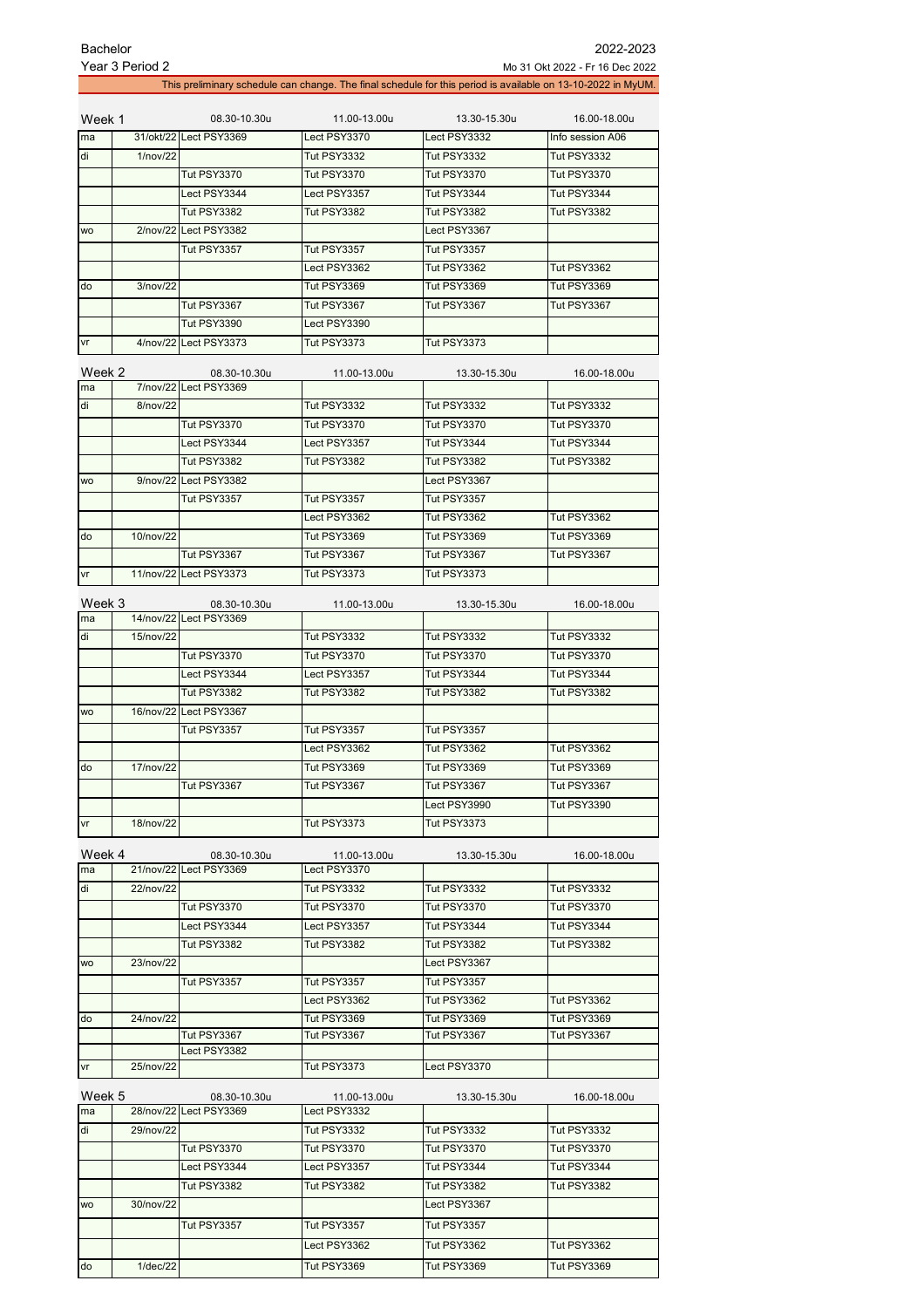|           |             | <b>Tut PSY3367</b>    | <b>Tut PSY3367</b> | Tut PSY3367        | Tut PSY3367        |
|-----------|-------------|-----------------------|--------------------|--------------------|--------------------|
|           |             |                       |                    | Lect PSY3990       | <b>Tut PSY3990</b> |
| vr        | $2$ /dec/22 |                       | <b>Tut PSY3373</b> | <b>Tut PSY3373</b> |                    |
| Week 6    |             | 08.30-10.30u          | 11.00-13.00u       | 13.30-15.30u       | 16.00-18.00u       |
| ma        |             | 5/dec/22 Lect PSY3369 |                    |                    |                    |
| di        | $6$ /dec/22 |                       | <b>Tut PSY3332</b> | <b>Tut PSY3332</b> | <b>Tut PSY3332</b> |
|           |             | <b>Tut PSY3370</b>    | <b>Tut PSY3370</b> | <b>Tut PSY3370</b> | <b>Tut PSY3370</b> |
|           |             | Lect PSY3344          | Lect PSY3357       | <b>Tut PSY3344</b> | Tut PSY3344        |
|           |             | <b>Tut PSY3382</b>    | <b>Tut PSY3382</b> | <b>Tut PSY3382</b> | <b>Tut PSY3382</b> |
| <b>WO</b> | 7/dec/22    |                       | Lect PSY3367       |                    |                    |
|           |             | <b>Tut PSY3357</b>    | <b>Tut PSY3357</b> | <b>Tut PSY3357</b> |                    |
|           |             |                       | Lect PSY3362       | <b>Tut PSY3362</b> | <b>Tut PSY3362</b> |
| do        | 8/dec/22    |                       | <b>Tut PSY3369</b> | <b>Tut PSY3369</b> | <b>Tut PSY3369</b> |
|           |             | <b>Tut PSY3367</b>    | <b>Tut PSY3367</b> | <b>Tut PSY3367</b> | Tut PSY3367        |
|           |             |                       | Lect PSY3390       | <b>Tut PSY3390</b> |                    |
| vr        | 9/dec/22    |                       | <b>Tut PSY3373</b> | <b>Tut PSY3373</b> |                    |
| Week 7    |             | 08.30-10.30u          | 11.00-13.00u       | 13.30-15.30u       | 16.00-18.00u       |

| ma        |           | 12/dec/22 Lect PSY3369 |                    |                    |                    |
|-----------|-----------|------------------------|--------------------|--------------------|--------------------|
| di        | 13/dec/22 |                        | <b>Tut PSY3332</b> | <b>Tut PSY3332</b> | <b>Tut PSY3332</b> |
|           |           | <b>Tut PSY3370</b>     | <b>Tut PSY3370</b> | <b>Tut PSY3370</b> | <b>Tut PSY3370</b> |
|           |           |                        | Lect PSY3357       | Tut PSY3344        | Tut PSY3344        |
|           |           | <b>Tut PSY3382</b>     | <b>Tut PSY3382</b> | <b>Tut PSY3382</b> | Tut PSY3382        |
| <b>WO</b> | 14/dec/22 |                        |                    | Lect PSY3367       |                    |
|           |           | Tut PSY3357            | <b>Tut PSY3357</b> | <b>Tut PSY3357</b> |                    |
|           |           |                        |                    | Tut PSY3362        | <b>Tut PSY3362</b> |
| do        | 15/dec/22 |                        | Tut PSY3369        | Tut PSY3369        | Tut PSY3369        |
|           |           | Tut PSY3367            | Tut PSY3367        | Tut PSY3367        | Tut PSY3367        |
| vr        | 16/dec/22 |                        | <b>Tut PSY3373</b> | <b>Tut PSY3373</b> |                    |

This preliminary schedule can change. The final schedule for this period is available on 13-10-2022 in MyUM.

| Legend: | Lect = lecture, rLect= response lecture, $Pr =$ practical, Tut. Gr. = tutorial group |                         |  |                        |  |
|---------|--------------------------------------------------------------------------------------|-------------------------|--|------------------------|--|
|         | Ws= workshop, $[!]$ = higher probabilty of change / see additional info              |                         |  |                        |  |
|         | no lesson                                                                            | <b>Important moment</b> |  | Updated on: 29-04-2022 |  |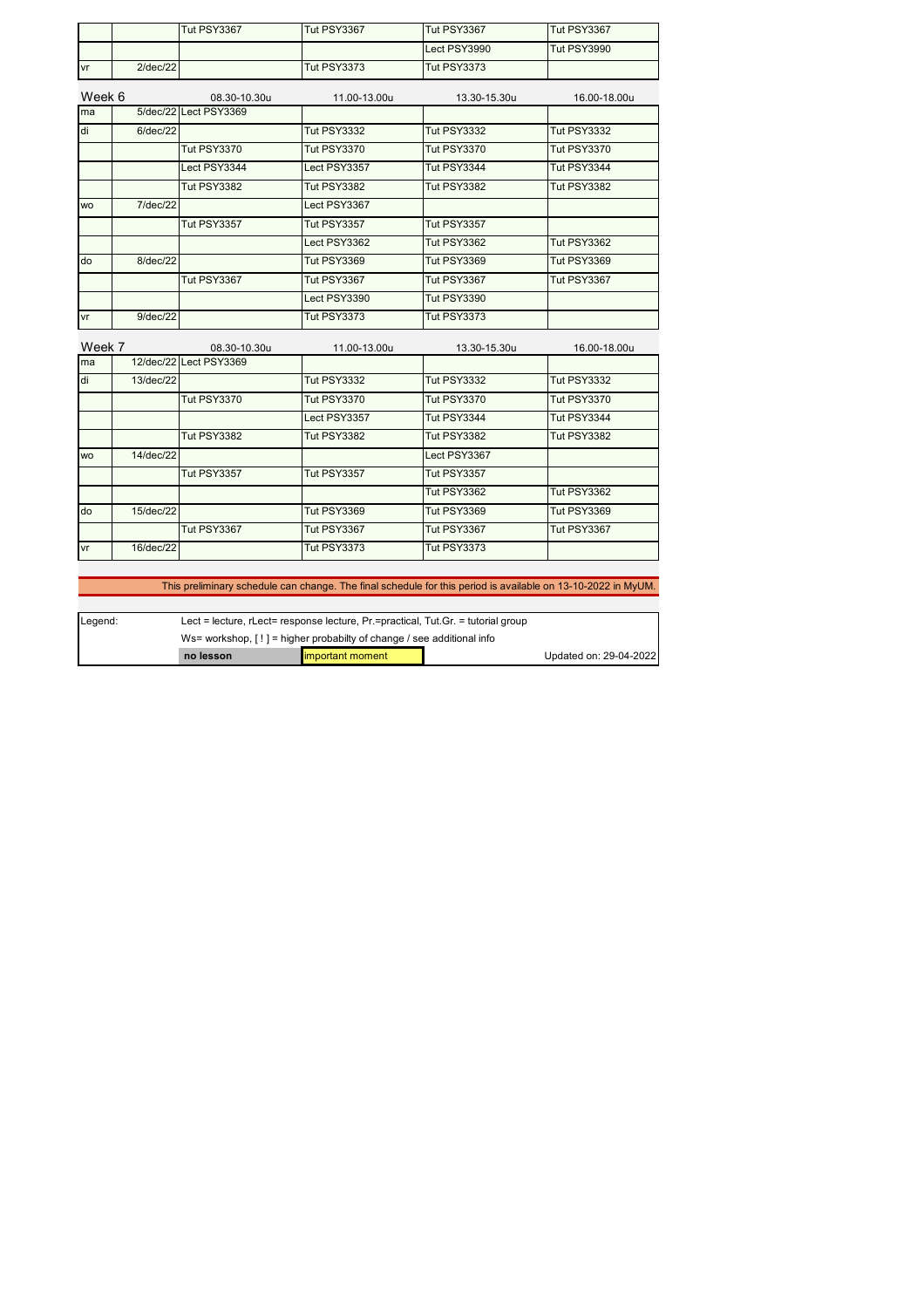| <b>Bachelor</b> |                 |                        |                    |                    | 2022-2023                                                                                                    |
|-----------------|-----------------|------------------------|--------------------|--------------------|--------------------------------------------------------------------------------------------------------------|
|                 | Year 3 Period 3 |                        |                    |                    | Mo 9 Jan 2023 - Fr 3 Feb 2023                                                                                |
|                 |                 |                        |                    |                    | This preliminary schedule can change. The final schedule for this period is available on 15-12-2022 in MyUM. |
| Week 1          |                 | 08.30-10.30u           | 11.00-13.00u       | 13.30-15.30u       | 16.00-18.00u                                                                                                 |
| ma              |                 | 9/jan/23 Lect PSY3341  | <b>Tut PSY3341</b> | <b>Tut PSY3341</b> |                                                                                                              |
|                 |                 |                        | <b>Tut PSY3385</b> | Tut PSY3385        | <b>Tut PSY3385</b>                                                                                           |
| di              | 10/jan/23       |                        | <b>Tut PSY3349</b> | <b>Tut PSY3349</b> |                                                                                                              |
| <b>WO</b>       | 11/jan/23       |                        | Lect PSY3349       |                    |                                                                                                              |
|                 |                 | Lect PSY3355           | <b>Tut PSY3355</b> | <b>Tut PSY3355</b> |                                                                                                              |
| do              |                 | 12/jan/23 Lect PSY3385 | <b>Tut PSY3385</b> | <b>Tut PSY3385</b> | <b>Tut PSY3385</b>                                                                                           |
| ٧r              | 13/jan/23       |                        | <b>Tut PSY3341</b> | <b>Tut PSY3341</b> |                                                                                                              |
|                 |                 |                        | <b>Tut PSY3355</b> | <b>Tut PSY3355</b> |                                                                                                              |
|                 |                 |                        | <b>Tut PSY3349</b> | <b>Tut PSY3349</b> |                                                                                                              |
| Week 2          |                 | 08.30-10.30u           | 11.00-13.00u       | 13.30-15.30u       | 16.00-18.00u                                                                                                 |
| ma              |                 | 16/jan/23 Lect PSY3341 | <b>Tut PSY3341</b> | Tut PSY3341        |                                                                                                              |
|                 |                 |                        | <b>Tut PSY3385</b> | Tut PSY3385        | Tut PSY3385                                                                                                  |
| di              | 17/jan/23       |                        | <b>Tut PSY3349</b> | <b>Tut PSY3349</b> | Info session A09                                                                                             |
| <b>WO</b>       | 18/jan/23       |                        | Lect PSY3349       |                    |                                                                                                              |
|                 |                 | Lect PSY3355           | <b>Tut PSY3355</b> | <b>Tut PSY3355</b> |                                                                                                              |
| do              |                 | 19/jan/23 Lect PSY3385 | <b>Tut PSY3385</b> | <b>Tut PSY3385</b> | <b>Tut PSY3385</b>                                                                                           |
| vr              | 20/jan/23       |                        | <b>Tut PSY3341</b> | Tut PSY3341        |                                                                                                              |
|                 |                 |                        | <b>Tut PSY3349</b> | Tut PSY3349        |                                                                                                              |
|                 |                 |                        | <b>Tut PSY3355</b> | <b>Tut PSY3355</b> |                                                                                                              |
| Week 3          |                 | 08.30-10.30u           | 11.00-13.00u       | 13.30-15.30u       | 16.00-18.00u                                                                                                 |
| ma              |                 | 23/jan/23 Lect PSY3341 | <b>Tut PSY3341</b> | <b>Tut PSY3341</b> |                                                                                                              |
|                 |                 |                        | <b>Tut PSY3385</b> | <b>Tut PSY3385</b> | <b>Tut PSY3385</b>                                                                                           |
| di              | 24/jan/23       |                        | <b>Tut PSY3349</b> | <b>Tut PSY3349</b> |                                                                                                              |
| <b>WO</b>       | 25/jan/23       |                        | Lect PSY3349       |                    |                                                                                                              |
|                 |                 | Lect PSY3355           | <b>Tut PSY3355</b> | <b>Tut PSY3355</b> |                                                                                                              |
| do              |                 | 26/jan/23 Lect PSY3385 | <b>Tut PSY3385</b> | <b>Tut PSY3385</b> | <b>Tut PSY3385</b>                                                                                           |
| ٧r              | 27/jan/23       |                        | <b>Tut PSY3341</b> | Tut PSY3341        |                                                                                                              |
|                 |                 |                        | <b>Tut PSY3355</b> | <b>Tut PSY3355</b> |                                                                                                              |
|                 |                 |                        | <b>Tut PSY3349</b> | <b>Tut PSY3349</b> |                                                                                                              |
| Week 4          |                 | 08.30-10.30u           | 11.00-13.00u       | 13.30-15.30u       | 16.00-18.00u                                                                                                 |
| ma              | 30/jan/23       |                        | Tut PSY3341        | Tut PSY3341        |                                                                                                              |
|                 |                 |                        | Tut PSY3385        | Tut PSY3385        | Tut PSY3385                                                                                                  |
| di              | 31/jan/23       |                        | Tut PSY3349        | Tut PSY3349        |                                                                                                              |
| WO              | 1/feb/23        |                        | Lect PSY3349       |                    |                                                                                                              |
|                 |                 | Lect PSY3355           | Tut PSY3355        | Tut PSY3355        |                                                                                                              |
| do              | 2/feb/23        | Lect PSY3385           | Tut PSY3385        | Tut PSY3385        | Tut PSY3385                                                                                                  |
| ٧r              | 3/feb/23        |                        | Tut PSY3355        | Tut PSY3355        |                                                                                                              |
|                 |                 |                        | Tut PSY3341        | Tut PSY3341        |                                                                                                              |
|                 |                 |                        | Tut PSY3349        | Tut PSY3349        |                                                                                                              |
|                 |                 |                        |                    |                    |                                                                                                              |
|                 |                 |                        |                    |                    |                                                                                                              |

|  | This preliminary schedule can change. The final schedule for this period is available on 15-12-2022 in MyUM. |  |
|--|--------------------------------------------------------------------------------------------------------------|--|
|  |                                                                                                              |  |

| Legend: | Lect = lecture, $r$ Lect= response lecture, $Pr$ =practical, $T$ ut. Gr. = tutorial group |                                                   |  |  |  |
|---------|-------------------------------------------------------------------------------------------|---------------------------------------------------|--|--|--|
|         | Ws= workshop, $[!]$ = higher probabilty of change / see additional info                   |                                                   |  |  |  |
|         | no lesson                                                                                 | Updated on: 29-04-2022<br><b>Important moment</b> |  |  |  |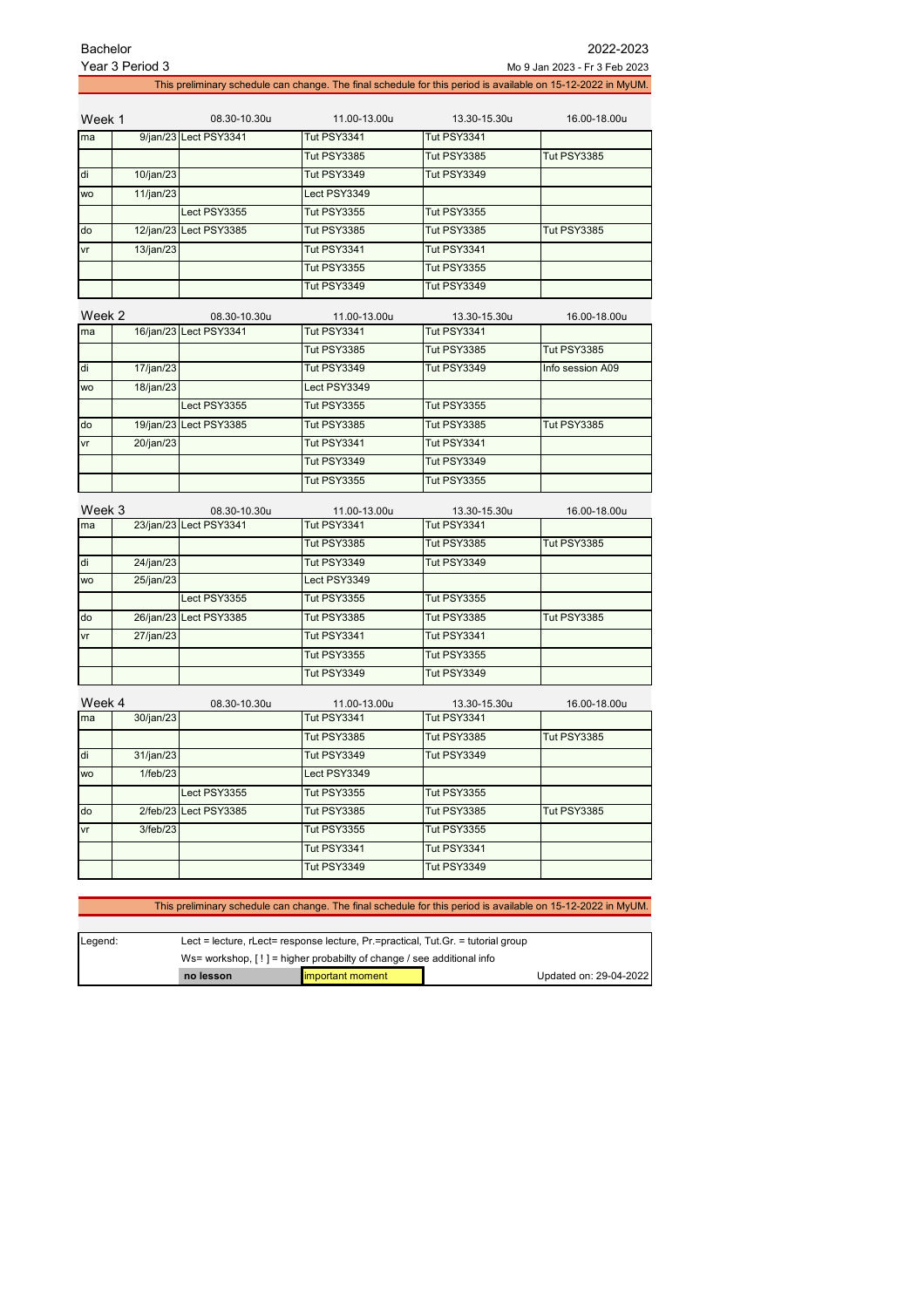| Bachelor        | 2022-2023                                                                                                    |
|-----------------|--------------------------------------------------------------------------------------------------------------|
| Year 3 Period 4 | Mo 6 Feb 2023 - Fr 7 Apr 2023                                                                                |
|                 | This preliminary schedule can change. The final schedule for this period is available on 19-01-2023 in MyUM. |

| Week 1    |                 | 08.30-10.30u           | 11.00-13.00u       | 13.30-15.30u       | 16.00-18.00u       |
|-----------|-----------------|------------------------|--------------------|--------------------|--------------------|
| ma        |                 | 6/feb/23 Lect IPN3008  | PR3153             | PR3153             | PR3153             |
| di        |                 | 7/feb/23 Tut IPN3008   | <b>Tut IPN3008</b> | <b>Tut IPN3008</b> | <b>Tut IPN3008</b> |
| <b>WO</b> | 8/feb/23 PR3201 |                        | Lect IPN3011       | PR3201             | PR3201             |
| do        |                 | 9/feb/23 Tut IPN3011   | <b>Tut IPN3011</b> | <b>Tut IPN3011</b> | <b>Tut IPN3011</b> |
|           |                 |                        | Info session       |                    |                    |
| vr        |                 | 10/feb/23 Tut IPN3008  | <b>Tut IPN3008</b> | <b>Tut IPN3008</b> | <b>Tut IPN3008</b> |
| Week 2    |                 | 08.30-10.30u           | 11.00-13.00u       | 13.30-15.30u       | 16.00-18.00u       |
| ma        |                 | 13/feb/23 Tut IPN3011  | <b>Tut IPN3011</b> | <b>Tut IPN3011</b> | <b>Tut IPN3011</b> |
| di        |                 | 14/feb/23 Lect IPN3008 | PR3153             | PR3153             | PR3153             |
| <b>WO</b> |                 | 15/feb/23 Tut IPN3008  | <b>Tut IPN3008</b> | <b>Tut IPN3008</b> | <b>Tut IPN3008</b> |
| do        |                 | 16/feb/23 Lect IPN3011 | PR3201             | PR3201             | PR3201             |
| vr        |                 | 17/feb/23 Tut IPN3011  | <b>Tut IPN3011</b> | <b>Tut IPN3011</b> | <b>Tut IPN3011</b> |

## **20 feb t/m 26 feb ONDERWIJSVRIJ / NO LESSONS: CARNAVAL**

| Week 3    | 08.30-10.30u           | 11.00-13.00u       | 13.30-15.30u       | 16.00-18.00u       |
|-----------|------------------------|--------------------|--------------------|--------------------|
| ma        | 27/feb/23 Tut IPN3008  | <b>Tut IPN3008</b> | <b>Tut IPN3008</b> | <b>Tut IPN3008</b> |
| di        | 28/feb/23 Lect IPN3008 | PR3201             | PR3201             | PR3201             |
| <b>WO</b> | 1/mrt/23 Tut IPN3011   | Tut IPN3011        | Tut IPN3011        | Tut IPN3011        |
| do        | 2/mrt/23 Lect IPN3011  | RLect IPN3008      |                    |                    |
| vr        | 3/mrt/23 Tut IPN3008   | <b>Tut IPN3008</b> | <b>Tut IPN3008</b> | <b>Tut IPN3008</b> |

| Week 4    | 08.30-10.30u          | 11.00-13.00u       | 13.30-15.30u       | 16.00-18.00u |
|-----------|-----------------------|--------------------|--------------------|--------------|
| ma        | 6/mrt/23 Tut IPN3011  | <b>Tut IPN3011</b> | <b>Tut IPN3011</b> | Tut IPN3011  |
| di        | 7/mrt/23 Lect IPN3008 | PR3201             | PR3201             | PR3201       |
|           |                       | Info session       |                    |              |
| <b>WO</b> | 8/mrt/23 Tut IPN3008  | Tut IPN3008        | Tut IPN3008        | Tut IPN3008  |
| do        | 9/mrt/23 Lect IPN3011 | RLect IPN3008      |                    |              |
| vr        | 10/mrt/23 Tut IPN3011 | Tut IPN3011        | Tut IPN3011        | Tut IPN3011  |

| Week 5 | 08.30-10.30u           | 11.00-13.00u       | 13.30-15.30u       | 16.00-18.00u       |
|--------|------------------------|--------------------|--------------------|--------------------|
| ma     | 13/mrt/23 Tut IPN3008  | <b>Tut IPN3008</b> | Tut IPN3008        | <b>Tut IPN3008</b> |
| di     | 14/mrt/23 Lect IPN3008 | PR3201             | PR3201             | PR3201             |
| wo     | 15/mrt/23 Tut IPN3011  | <b>Tut IPN3011</b> | <b>Tut IPN3011</b> | Tut IPN3011        |
| do     | 16/mrt/23 Lect IPN3011 | RLect IPN3008      |                    |                    |
| vr     | 17/mrt/23 Tut IPN3008  | <b>Tut IPN3008</b> | <b>Tut IPN3008</b> | <b>Tut IPN3008</b> |

| Week 6    | 08.30-10.30u           | 11.00-13.00u       | 13.30-15.30u       | 16.00-18.00u       |
|-----------|------------------------|--------------------|--------------------|--------------------|
| ma        | 20/mrt/23 Tut IPN3011  | Tut IPN3011        | Tut IPN3011        | <b>Tut IPN3011</b> |
| di        | 21/mrt/23 Lect IPN3011 | PR3201             | PR3201             | PR3201             |
| <b>WO</b> | 22/mrt/23 Tut IPN3008  | Tut IPN3008        | <b>Tut IPN3008</b> | <b>Tut IPN3008</b> |
| do        | 23/mrt/23 Lect IPN3008 | PR3154             | PR3154             | PR3154             |
| vr        | 24/mrt/23 Tut IPN3011  | <b>Tut IPN3011</b> | <b>Tut IPN3011</b> | <b>Tut IPN3011</b> |

| Week 7                                                                                 |                                                                       | 08.30-10.30u                                                                                                 | 11.00-13.00u       | 13.30-15.30u       | 16.00-18.00u           |  |
|----------------------------------------------------------------------------------------|-----------------------------------------------------------------------|--------------------------------------------------------------------------------------------------------------|--------------------|--------------------|------------------------|--|
| ma                                                                                     |                                                                       | 27/mrt/23 Tut IPN3008                                                                                        | <b>Tut IPN3008</b> | <b>Tut IPN3008</b> | <b>Tut IPN3008</b>     |  |
| di                                                                                     |                                                                       | 28/mrt/23 Lect IPN3008                                                                                       | PR3154             | PR3154             | PR3154                 |  |
| <b>WO</b>                                                                              |                                                                       | 29/mrt/23 Tut IPN3011                                                                                        | <b>Tut IPN3011</b> | Tut IPN3011        | Tut IPN3011            |  |
| do                                                                                     |                                                                       | 30/mrt/23 Lect IPN3011                                                                                       | RLect IPN3008      |                    |                        |  |
| vr                                                                                     | 31/mrt/23                                                             | Good Friday - UM Closed                                                                                      |                    |                    |                        |  |
|                                                                                        |                                                                       | This preliminary schedule can change. The final schedule for this period is available on 19-01-2023 in MyUM. |                    |                    |                        |  |
| Lect = lecture, rLect= response lecture, Pr.=practical, Tut.Gr. = Tut group<br>Legend: |                                                                       |                                                                                                              |                    |                    |                        |  |
|                                                                                        | Ws= workshop, [!] = higher probabilty of change / see additional info |                                                                                                              |                    |                    |                        |  |
|                                                                                        |                                                                       | no lesson                                                                                                    | important moment   |                    | Updated on: 29-04-2022 |  |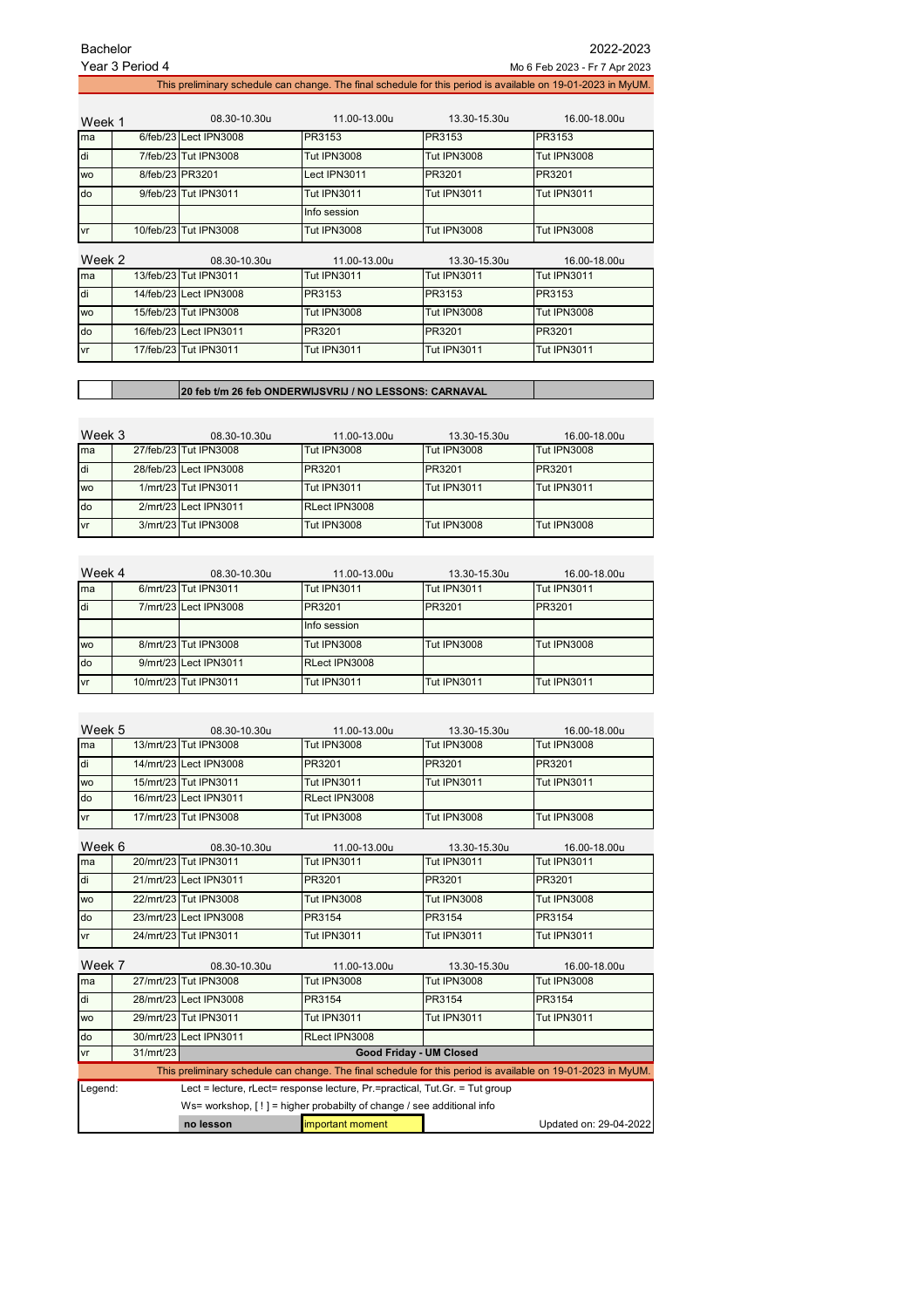| <b>Bachelor</b> | Year 3 Period 5                                                        |                        |                              |                                   | 2022-2023<br>Mo 17 Apr 2023 - Fr 2 Jun 2023                                                                  |  |  |
|-----------------|------------------------------------------------------------------------|------------------------|------------------------------|-----------------------------------|--------------------------------------------------------------------------------------------------------------|--|--|
|                 |                                                                        |                        |                              |                                   | This preliminary schedule can change. The final schedule for this period is available on 23-03-2023 in MyUM. |  |  |
|                 |                                                                        |                        |                              |                                   |                                                                                                              |  |  |
| Week 1<br>ma    | 17/apr/23                                                              | 08.30-10.30u           | 11.00-13.00u<br>Lect IPN3013 | 13.30-15.30u<br>Lect IPN3012      | 16.00-18.00u                                                                                                 |  |  |
|                 |                                                                        |                        | <b>Tut IPN3012</b>           | <b>Tut IPN3012</b>                | <b>Tut IPN3012</b>                                                                                           |  |  |
| di              |                                                                        | 18/apr/23 Tut IPN3012  |                              |                                   |                                                                                                              |  |  |
| <b>WO</b>       |                                                                        | 19/apr/23 Tut IPN3013  | <b>Tut IPN3013</b>           | <b>Tut IPN3013</b>                | <b>Tut IPN3013</b>                                                                                           |  |  |
| do              |                                                                        | 20/apr/23 PR IPN3156   | <b>PR IPN3156</b>            | <b>PR IPN3156</b>                 | <b>PR IPN3156</b>                                                                                            |  |  |
| ٧r              |                                                                        | 21/apr/23 Tut IPN3012  | <b>Tut IPN3012</b>           | <b>Tut IPN3012</b>                | <b>Tut IPN3012</b>                                                                                           |  |  |
| Week 2          |                                                                        | 08.30-10.30u           | 11.00-13.00u                 | 13.30-15.30u                      | 16.00-18.00u                                                                                                 |  |  |
| ma              |                                                                        | 24/apr/23 Tut IPN3013  | <b>Tut IPN3013</b>           | <b>Tut IPN3013</b>                | <b>Tut IPN3013</b>                                                                                           |  |  |
| di              |                                                                        | 25/apr/23 PR IPN3155   | Lect IPN3013                 | Lect IPN3012                      | <b>PR IPN3155</b>                                                                                            |  |  |
| wo              |                                                                        | 26/apr/23 Tut IPN3012  | <b>Tut IPN3012</b>           | <b>Tut IPN3012</b>                | <b>Tut IPN3012</b>                                                                                           |  |  |
| do              | 27/apr/23                                                              |                        |                              | King's Day - UM Closed            |                                                                                                              |  |  |
| vr              | <b>Bridge Day - UM Closed</b><br>28/apr/23                             |                        |                              |                                   |                                                                                                              |  |  |
|                 | Week 3<br>08.30-10.30u<br>11.00-13.00u<br>13.30-15.30u<br>16.00-18.00u |                        |                              |                                   |                                                                                                              |  |  |
| ma              |                                                                        | 1/mei/23 Tut IPN3012   | <b>Tut IPN3012</b>           | <b>Tut IPN3012</b>                | <b>Tut IPN3012</b>                                                                                           |  |  |
| di              |                                                                        | 2/mei/23 PR IPN3155    | Lect IPN3013                 | <b>PR IPN3155</b>                 | <b>PR IPN3155</b>                                                                                            |  |  |
| wo              |                                                                        | 3/mei/23 Tut IPN3013   | <b>Tut IPN3013</b>           | <b>Tut IPN3013</b>                | <b>Tut IPN3013</b>                                                                                           |  |  |
| do              |                                                                        | 4/mei/23 Lect IPN3012  | <b>PR IPN3155</b>            | <b>PR IPN3155</b>                 | <b>PR IPN3155</b>                                                                                            |  |  |
| vr              | 5/mei/23                                                               |                        |                              | <b>Liberation Day - UM closed</b> |                                                                                                              |  |  |
| Week 4          |                                                                        | 08.30-10.30u           | 11.00-13.00u                 | 13.30-15.30u                      | 16.00-18.00u                                                                                                 |  |  |
| ma              |                                                                        | 8/mei/23 Tut IPN3012   | <b>Tut IPN3012</b>           | <b>Tut IPN3012</b>                | <b>Tut IPN3012</b>                                                                                           |  |  |
| di              |                                                                        | 9/mei/23 PR IPN3155    | Lect IPN3013                 | <b>PR IPN3155</b>                 | <b>PR IPN3155</b>                                                                                            |  |  |
| <b>WO</b>       |                                                                        | 10/mei/23 Tut IPN3013  | <b>Tut IPN3013</b>           | <b>Tut IPN3013</b>                | <b>Tut IPN3013</b>                                                                                           |  |  |
| do              |                                                                        | 11/mei/23 Lect IPN3012 |                              |                                   |                                                                                                              |  |  |
| vr              | 12/mei/23                                                              | <b>Tut IPN3012</b>     | <b>Tut IPN3012</b>           | <b>Tut IPN3012</b>                | <b>Tut IPN3012</b>                                                                                           |  |  |
| Week 5          |                                                                        | 08.30-10.30u           | 11.00-13.00u                 | 13.30-15.30u                      | 16.00-18.00u                                                                                                 |  |  |
| ma              |                                                                        | 15/mei/23 Tut IPN3013  | <b>Tut IPN3013</b>           | <b>Tut IPN3013</b>                | <b>Tut IPN3013</b>                                                                                           |  |  |
| di              | 16/mei/23                                                              |                        | Lect IPN3013                 | Lect IPN3012                      |                                                                                                              |  |  |
| <b>WO</b>       | 17/mei/23                                                              | <b>Tut IPN3012</b>     | <b>Tut IPN3012</b>           | <b>Tut IPN3012</b>                | <b>Tut IPN3012</b>                                                                                           |  |  |
| do              | 18/mei/23                                                              |                        |                              | <b>Ascension Day - UM Closed</b>  |                                                                                                              |  |  |
| ٧r              | 19/mei/23                                                              |                        |                              | <b>Bridge Day - UM Closed</b>     |                                                                                                              |  |  |
| Week 6          |                                                                        | 08.30-10.30u           | 11.00-13.00u                 | 13.30-15.30u                      | 16.00-18.00u                                                                                                 |  |  |
| ma              |                                                                        | 22/mei/23 Tut IPN3013  | <b>Tut IPN3013</b>           | <b>Tut IPN3013</b>                | <b>Tut IPN3013</b>                                                                                           |  |  |
| di              | $23/m$ ei/23                                                           |                        | $A1$ IPN3013                 | Lect IPN3012                      |                                                                                                              |  |  |

|           | 23/mei/23 |                       | Lect IPN3013       | Lect IPN3012       |             |
|-----------|-----------|-----------------------|--------------------|--------------------|-------------|
| <b>WO</b> |           | 24/mei/23 Tut IPN3012 | <b>Tut IPN3012</b> | <b>Tut IPN3012</b> | Tut IPN3012 |
| do        | 25/mei/23 |                       |                    |                    |             |
| vr        |           | 26/mei/23 Tut IPN3013 | <b>Tut IPN3013</b> | <b>Tut IPN3013</b> | Tut IPN3013 |

| Week 7    |             | 08.30-10.30u          | 11.00-13.00u       | 13.30-15.30u                   | 16.00-18.00u       |
|-----------|-------------|-----------------------|--------------------|--------------------------------|--------------------|
| ma        | 29/mei/23   |                       |                    | <b>Whit Monday - UM Closed</b> |                    |
| ldi       |             | 30/mei/23 Tut IPN3012 | <b>Tut IPN3012</b> | <b>Tut IPN3012</b>             | Tut IPN3012        |
| <b>WO</b> |             | 31/mei/23 Tut IPN3013 | <b>Tut IPN3013</b> | <b>Tut IPN3013</b>             | <b>Tut IPN3013</b> |
| do        | $1/$ iun/23 |                       | Lect IPN3013       | Lect IPN3012                   |                    |
| vr        | $2$ /jun/23 |                       |                    |                                |                    |

## This preliminary schedule can change. The final schedule for this period is available on 23-03-2023 in MyUM.

| Legend:                                                                 | Lect = lecture, $r$ Lect= response lecture, $Pr$ =practical, $Tut.Gr.$ = Tut group |                   |  |                        |
|-------------------------------------------------------------------------|------------------------------------------------------------------------------------|-------------------|--|------------------------|
| Ws= workshop, $[!]$ = higher probabilty of change / see additional info |                                                                                    |                   |  |                        |
|                                                                         | no lesson                                                                          | limportant moment |  | Updated on: 29-04-2022 |